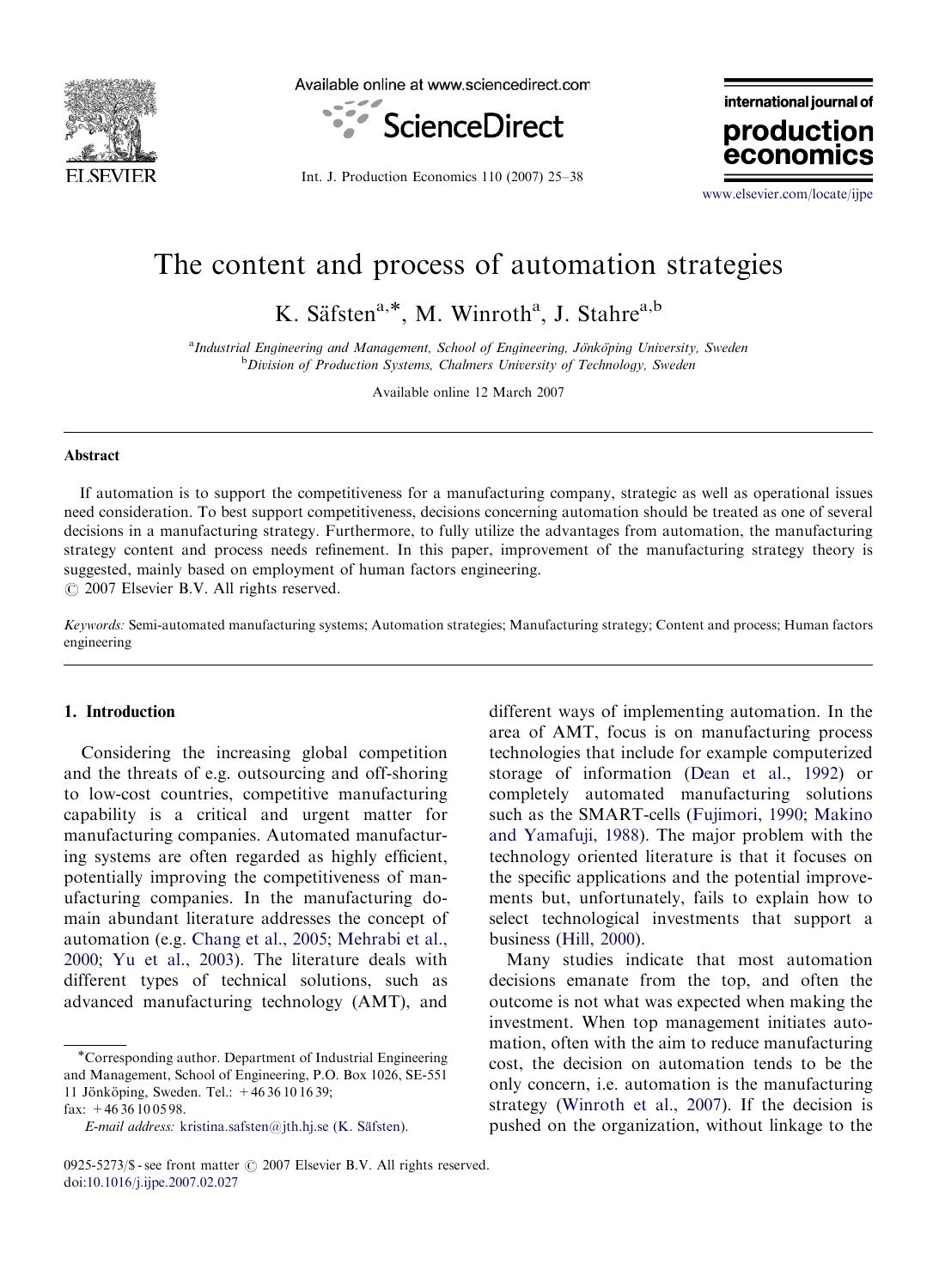manufacturing capabilities, such investments may become real failures. An automation decision formulated together, and in congruence, with the other decisions in a manufacturing strategy, i.e. automation strategy as part of the manufacturing strategy, has shown to be more successful [\(Boyer et](#page--1-0) [al., 1996;](#page--1-0) [Winroth et al., 2007](#page--1-0)). Within the manufacturing strategy domain, decisions concerning automation, as well as other decisions affecting manufacturing resources and providing competitive advantages through support of the overall strategic initiative of the firm, have been described [\(Mar](#page--1-0)[uchek et al., 1990](#page--1-0)). Level of technology is one of several decisions constituting the manufacturing strategy content (e.g. [Skinner, 1969](#page--1-0); [Hill, 2000](#page--1-0)). Here, however, the question is automation or not, and the appropriateness of different levels of automation in different situations is not treated. This view of automation is also noticed by [Sheridan](#page--1-0) [\(2002\)](#page--1-0) as the ''all-or-none fallacy'', especially common among the non-technical public.

When planning and implementing automated manufacturing systems, there are numerous issues to consider. In contrast to the process industries, systems in the manufacturing industry are rarely fully automated. A common solution is to integrate manual and automated operations into semi-automated manufacturing systems. Automation can involve automation of activities both at facilities level and on support systems level [\(Groover, 2001](#page--1-0)), i.e. physical issues as well as decision and control tasks can be automated [\(Frohm, et al., 2005](#page--1-0)). In order to fully utilize the capabilities of both humans and machines in a semi-automated manufacturing system, the interaction between them needs to be well conceived. Such interaction has traditionally been described in human factors engineering in the terms of function allocation, implying a system design process where functions are allocated to humans or to machines, respectively. The resulting function allocation may be described as the level of automation, ranging from entirely manual operations to full automation [\(Sheridan, 2002](#page--1-0)). Function allocation between human systems and technical systems is a far from trivial issue, and has been treated within areas where risks are extremely high, such as in aerospace and process industries (e.g. [Sheridan, 2002](#page--1-0); [Inagaki, 2003](#page--1-0)). The applications of function allocation within the manufacturing industry are so far limited, although some initiatives have been undertaken (e.g. [Fallon, 2001](#page--1-0); [Granell](#page--1-0) [et al., 2006\)](#page--1-0).

Automation decisions need to be made as a part of the other manufacturing strategy decisions. Existing models about the content and process of manufacturing strategy, emanating mainly from [Skinner \(1969\)](#page--1-0) and [Hayes and Wheelwright](#page--1-0) [\(1984\),](#page--1-0) deal with automation very briefly as a question that is included in the process technology decision.

The view on automation on a strategic level tends to be an ''all-or-none'' decision. To fully utilize the possible advantages of automation as supportive for manufacturing competitiveness, the strategic decisions concerning automation need to be linked to the operational issues of task allocation between human systems and technical systems, a problem addressed within the human factors engineering domain. This paper elaborates on the possibilities of refinement of manufacturing strategy content and process with support from the human factors engineering domain in order to improve the support from automation on manufacturing competitiveness.

### 2. Methods and materials

Research presented in this paper was carried out as part of an ongoing Swedish research project, DYNAMO<sup>1</sup>-Dynamic Levels of Automation. DYNAMO is a 3-year project that ended in 2006. The DYNAMO project aims at dynamic levels of automation, i.e. a possibility to vary the level of automation according to the specific situation and the thereby associated requirements. DYNAMO is to provide industry with design, measurement, visualization, and management tools for dynamic levels of automation in manufacturing. Dynamic levels of automation are useful during multiple phases of the product realization process and are expected to increase manufacturing system's overall robustness. This paper focuses on aspects mainly related to the management of dynamic levels of automation on a strategic level, i.e. formulation and use of automation strategies within the area of industrial manufacturing. The results presented in this paper are based on both theoretical and empirical material.

<sup>&</sup>lt;sup>1</sup>The project was financially supported by The Swedish Foundation for Strategic Research through its research program ProViking. A number of manufacturing companies also supported the research by actively taking part and giving access to their knowledge and premises.